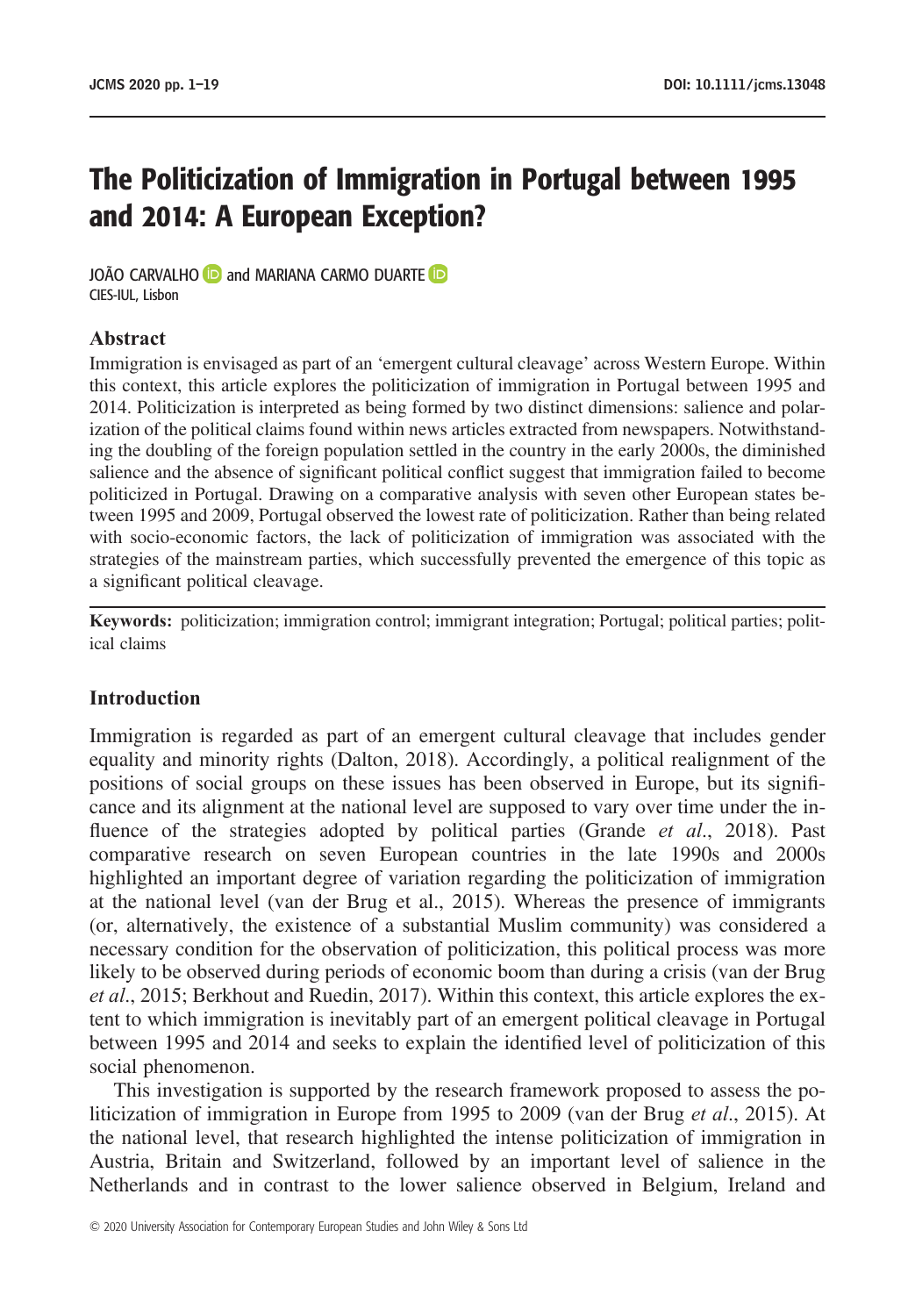Spain. At the cross-national level, the political debate on immigration was mostly dominated by the government and legislative actors rather than by other collective actors. As was suggested by past studies (Schain, 2006; Helbling, 2014), the agency of those government and legislative actors was considered to play a central role via-à-vis the importance of this topic in the national political agenda of the selected European countries (van der Brug *et al*., 2015). This article contributes to the literature in two ways. First, this research assesses the observation of a cultural cleavage regarding the levels of political conflict over immigration in Portugal. Secondly, this investigation examines the extent to which the identified levels of politicization are driven by bottom-up processes like socio-economic factors or top-down political factors such as the agency of mainstream parties.

In a seminal study on the politics of international migration, Freeman (1995) suggested that the political patterns observed in new countries of immigration, such as the Southern European countries, would conform to the liberal democratic model observed in older countries of immigration. However, research conducted in the late 1990s on the Southern European countries asserted the existence of an exceptional model formed by intense tolerance towards irregular immigration and weak border controls (King *et al*., 2000; Peixoto *et al*., 2012). Since Portugal experienced large-scale immigration from the 1980s onwards, the expected convergence of this Iberian nation with its European counterparts will be assessed by comparing the levels of politicization of immigration in Portugal with those observed both in older and more recent countries of immigration between 1995 and 2009. This investigation will highlight the weak levels of political conflict over immigration in Portugal during the overall timeframe. This political trend seems exceptional in comparison with the other seven European countries throughout the 2000s, as the levels of politicization are even lower than the already low salience and polarization identified in Ireland and Spain.

Drawing on political claims' analysis, this research conceives politicization as being composed of two distinct dimensions: salience and polarization (Koopmans *et al*., 2005). The research privileges the claims made by political actors in newspapers (including a quality and a tabloid newspaper) in order to develop a longitudinal analysis of the levels of politicization, rather than focusing on party manifestos. Party manifestos sometimes have little resonance with public opinion and have a static character between elections, which hampers the development of longitudinal analyses (Carvalho, 2016). To overcome potential biases due to selection and descriptive bias across the media, two distinct daily newspapers were selected, providing a more diverse analysis of the claims performed by political actors on immigration. Past studies argued that the selection of distinct media outlets enhanced the reliability and validity of the analysis (Koopmans and Statham, 2010; Helbling, 2014).

# **1. Explaining the Politicization of Immigration**

According to past research, the potential explanations of the politicization of immigration can be distinguished according to four strands of causal factors derived from two dichotomies (van der Brug et al., 2015, pp. 8–16). The first dichotomy concerns the interpretation of politicization as a political process driven by the bottom-up initiatives of organized citizens or by top-down factors like the actions of the authorities or legislative parties. The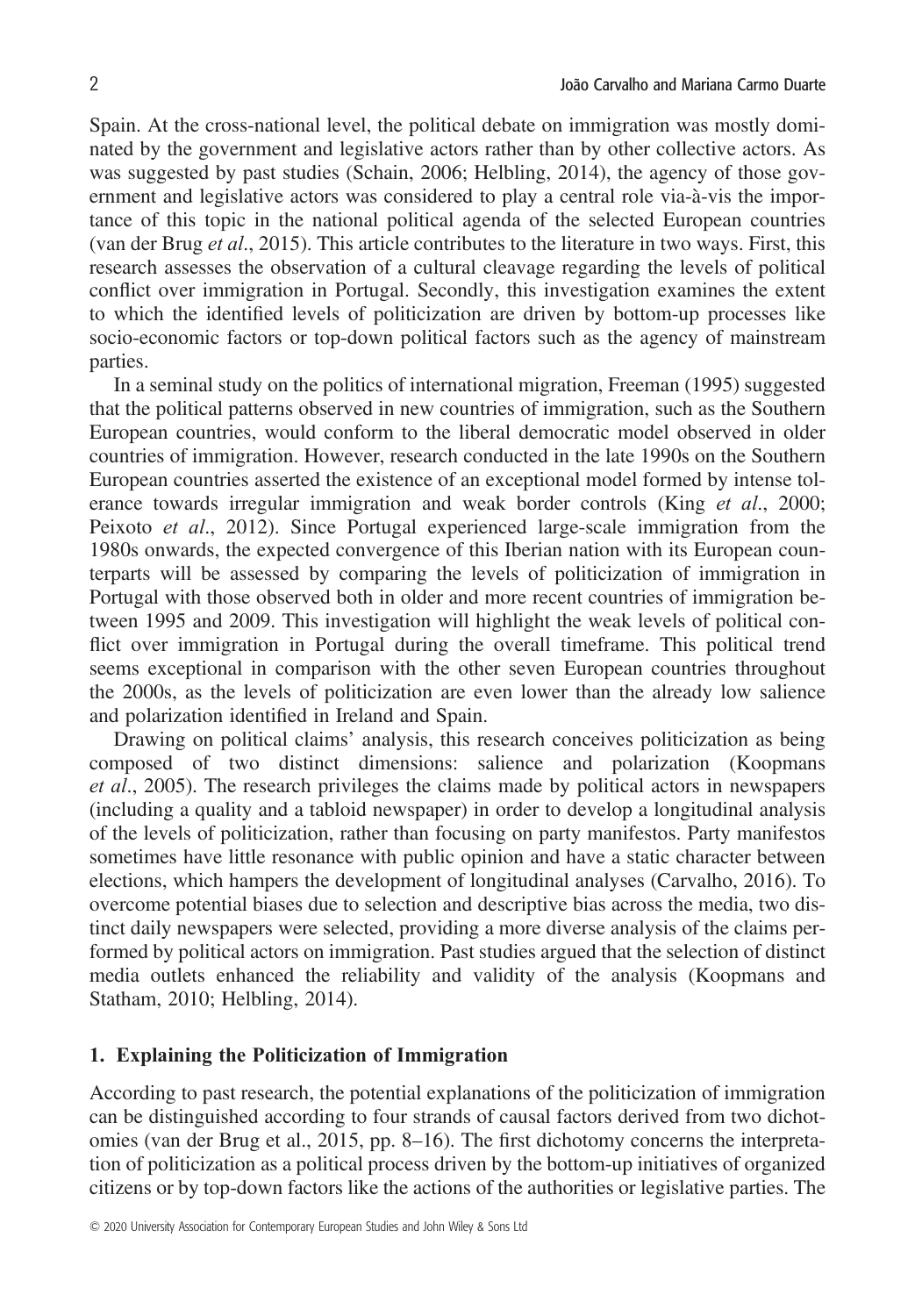second dichotomy distinguishes between causal explanations that focus on the agency of political actors and approaches that highlight the influence of structural conditions (Hay, 2002).

Structural bottom-up approaches emphasize the role of the political context or socio-economic factors, such as the dimension of immigration, the cultural characteristics of immigrants or the rate of unemployment, in order to understand the politicization of immigration (Betz, 1994; Grande *et al*., 2018). Drawing on a structural perspective, past research suggests that countries with a substantial Muslim minority were most likely to have a salient level of politicization, but this causal factor was insufficient to explain the intensity of this political process (Berkhout and Ruedin, 2017). So the first hypothesis explores whether:

*H1* : The levels of politicization of immigration are driven by socio-structural factors.

Bottom-up approaches focusing on the agency of political actors explore the potential relationship between the politicization of immigration and the grievances of social groups like immigrant associations or the presence of anti-immigration parties. Thereby, the second hypothesis suggests that:

*H2* : The levels of politicization of immigration are enhanced by the activities of collective actors that are outside mainstream political institutions.

Parallel to this, top-down approaches that also focus on the agency of political actors examine the actions of national authorities with a special emphasis on the government and the political parties represented in the legislature. Political leaderships respond to the demands by the electorate, especially their constituencies, and translate the public's preferences into policy choices (Sartori, 2005). At the same time, political elites influence the public's perceptions, seeing as they hold direct responsibility for the way immigration is framed, the way the debate is shaped, and how this issue is placed on the political agenda (Helbling, 2014; Morales *et al*., 2015). Thus, the third hypothesis examines the extent to which:

*H3* The levels of politicization of immigration are driven by the agency of mainstream political parties and national authorities.

Lastly, structural top-down explanations associate the degrees of politicization of immigration with the political opportunity structure observed at the domestic level. This approach focuses on 'the dimensions of the political that provide incentives for people to undertake collective action' by influencing their perceptions of potential success or failure (Tarrow, 1994, p. 85). Therefore, the potential relationship between the openness of the political system and the dependent variable will also be explored in the fourth hypothesis:

*H4* : The levels of politicization of immigration are enhanced by the open character of the structure of political opportunities.

The next section contextualizes the development of immigration into Portugal.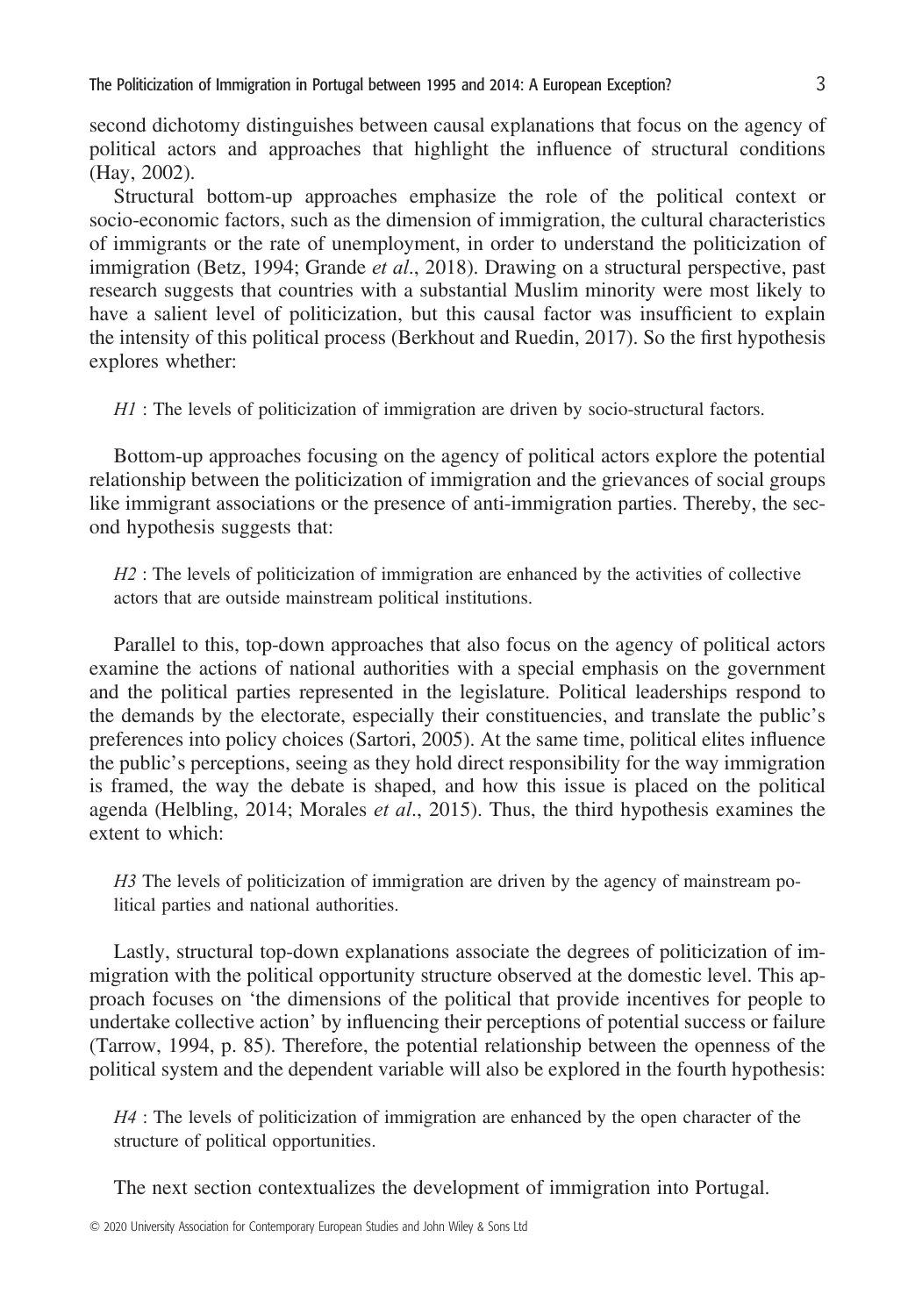# **2. The Three Waves of Irregular Immigration into Portugal**

The first wave of immigration into Portugal developed through irregular means, from the 1980s onwards, consisting of citizens from the Portuguese-speaking African countries (PALOP). This inflow was supported by labour demand engendered by economic growth and the integration into the European project (Corkill and Eaton, 1998). Inspired by the Fortress Europe paradigm, the centre-right government led by the Partido Social Democrata (PSD) approved the 1993 law on immigration control and adopted highly restrictive channels for labour immigration. However, this initiative was preceded by the deployment of the 1992/3 regularization programme that benefited 39,166 irregular immigrants<sup>1</sup> and included preferential treatment for foreign nationals from Lusophone countries (Baganha and Marques, 2001). The asylum law was reformed in 1993 whilst the 1994 nationality law contained an assimilationist character, as it established preferential treatment which favoured foreign citizens origin in Lusophone countries to the detriment of those with other origins (Carvalho, 2020). In the mid-1990s, a centre-left government led by the Partido Socialista (PS) enacted a second regularization programme that restated the preferential treatment granted in the past, and 35,000 irregular immigrants, mostly from the PALOP, obtained a legal residence status.

This centre-left government liberalized the asylum law in 1998, which now included the granting of the right to work for refugees. Contrary to the case in Ireland (Cunningham, 2015), asylum seeking in Portugal has remained very low to this day despite the revision of the asylum law in 2008.2 The integration of European directives into the 1998 immigration law was accompanied by the amendment of the exceptional regularization mechanism for irregular immigrants on grounds of national interest, adding humanitarian purposes. This action enhanced the continued regularization of immigrants settled with an irregular status according to labour market demand, without the employment of mass regularization programmes. However, this legislative mechanism, alongside the intense demand for unskilled workers, became a powerful magnet of inflows from unexpected origins like Ukraine and Moldova, as immigration was perceived as originating exclusively in Lusophone countries at the time (Baganha, 2005).

By 2000, the re-elected PS government received 41,401 requests for the regularization of non-EU citizens, mostly originating in Ukraine and Moldova, under the exceptional regularization mechanism (Baganha *et al*., 2004). Economic growth and the dramatic expansion observed in the construction and public works sector (supported by public investments in infrastructure), coupled with an intense emigration rate among national unskilled workers, supported the development of the second wave of immigration into Portugal (Baganha, 2005; Carvalho, 2018). Given the inbound migratory pressure, another mass regularization programme was included in 2001 immigration law, which granted short-term residence authorizations to irregular immigrants who provided proof of being economically active at the time. Between 2001 and 2002, 174,558 short-term residence authorizations<sup>3</sup> were granted by the Portuguese state (Carvalho, 2018). The  $2001$ 

<sup>&</sup>lt;sup>1</sup>Most of these individuals were origin from Angola, Capo Verde and Guinea. A similar trend was observed at the 1996 regularization programme (Baganha and Marques, 2001).

<sup>2</sup> Portugal is among the European countries with the smallest number of asylum requests, as indicated by a peak of 507 requests received in 2013 (SEF, 2014).

<sup>&</sup>lt;sup>3</sup>The top three nationalities of regularized immigrants were Ukrainians, Brazilians, Moldovans (SEF, 2003).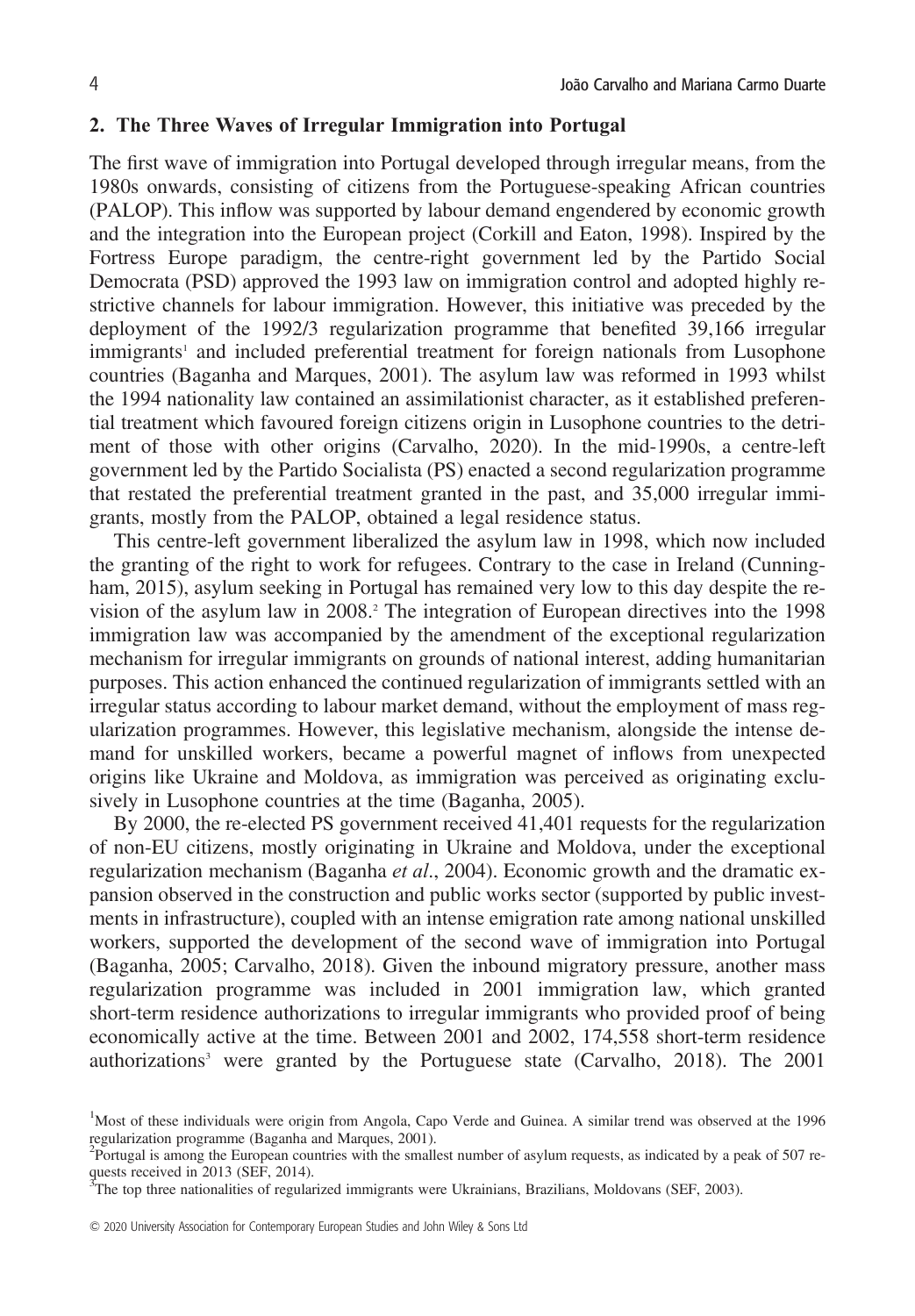immigration law represented the adoption of a '*laissez-faire*' approach by the Socialist government, and the foreign population suddenly doubled, from 2.01 per cent of the total population in 2000 to 3.94 per cent in 2005 (Borrego, 2016).

The third wave of irregular immigration into Portugal, consisting of Brazilian citizens, started in the early 2000s, but coincided with the start of the economic decline (Peixoto *et al*., 2009). These migratory flows from Brazil enhanced the overall stagnation of the size of the immigrant population in Portugal from 2004 onwards, given the departure of many Eastern European immigrants and the stabilization of the community of citizens from the PALOP (Borrego, 2016). Notwithstanding the establishment of an annual cap on labour immigration in the 2003 immigration law by a right-wing coalition formed by the PSD and the Centro Democrático Social – Partido Popular (CDS-PP), a reciprocal-contracting agreement between Portugal and Brazil was signed in 2003. This agreement allowed for the regularization of Brazilians residing in Portugal with irregular status and vice versa (Baganha, 2005). Following pressure from immigrant associations criticizing the preferential treatment granted to Brazilian citizens, a 2004 decree-law enacted by the right-wing coalition government established another partial regularization programme.<sup>1</sup> However, the intense disagreements between the right-wing coalition partners over the signature of the bilateral agreement and the management of irregular inflows led to the low effectiveness of these two partial regularization programmes (Carvalho, 2018).

The new centre-left government elected in 2005 implemented an overt liberal reform of the legislation on immigration control and immigrant integration. Firstly, the centre-left government adopted a multicultural approach with the enactment of the 2006 nationality law and facilitated foreign citizens' access to Portuguese nationality, to the detriment of the past assimilationist model. Secondly, restrictions on freedom of movement imposed on the new  $A - 8$  EU member states<sup>4</sup> were lifted by the centre-left government in 2006, although, in a context of economic stagnation, this policy option failed to attract a new wave of immigration in contrast with the trends observed in Ireland (Cunningham, 2015). Three years later, a similar entitlement was granted to Bulgaria and Romania (SEF, 2014). Thirdly, the 2007 immigration law included several mechanisms for exceptional regularization of irregular immigrants, enabling the concession of 53,000 authorizations of residence<sup>5</sup> by the end of 2009 (Público, 2009). Thereby, the Portuguese state continued to adopt a liberal approach to irregular immigration, albeit without mass regularization programmes.

The return of the PSD/CDS-PP coalition to the national government in the early 2010s produced few changes, as the main innovation involved the introduction in the 2012 immigration law of a residence authorization for investors referred to by the media as the 'golden visa'. In the context of a deep economic crisis, a continuous decline of the foreign population settled in Portugal was observed as the number of immigrants residing in the country went from 454,191 to 388,731 individuals between 2009 and 2015 (Borrego, 2016). By 2011, foreign citizens represented 3.7 per cent of total residents, a small number in comparison to that of other European states (Delgado et al., 2014; Oliveira et al., 2014). Due to the intensity of irregular immigration, estimates highlighted

<sup>4</sup> Czech Republic, Estonia, Hungary, Latvia, Lithuania, Poland, Slovakia, Slovenia.

<sup>&</sup>lt;sup>5</sup>The top three nationalities of the regularized immigrants were Brazilians, Ukrainians and Capo-Verdeans (Público, 2009).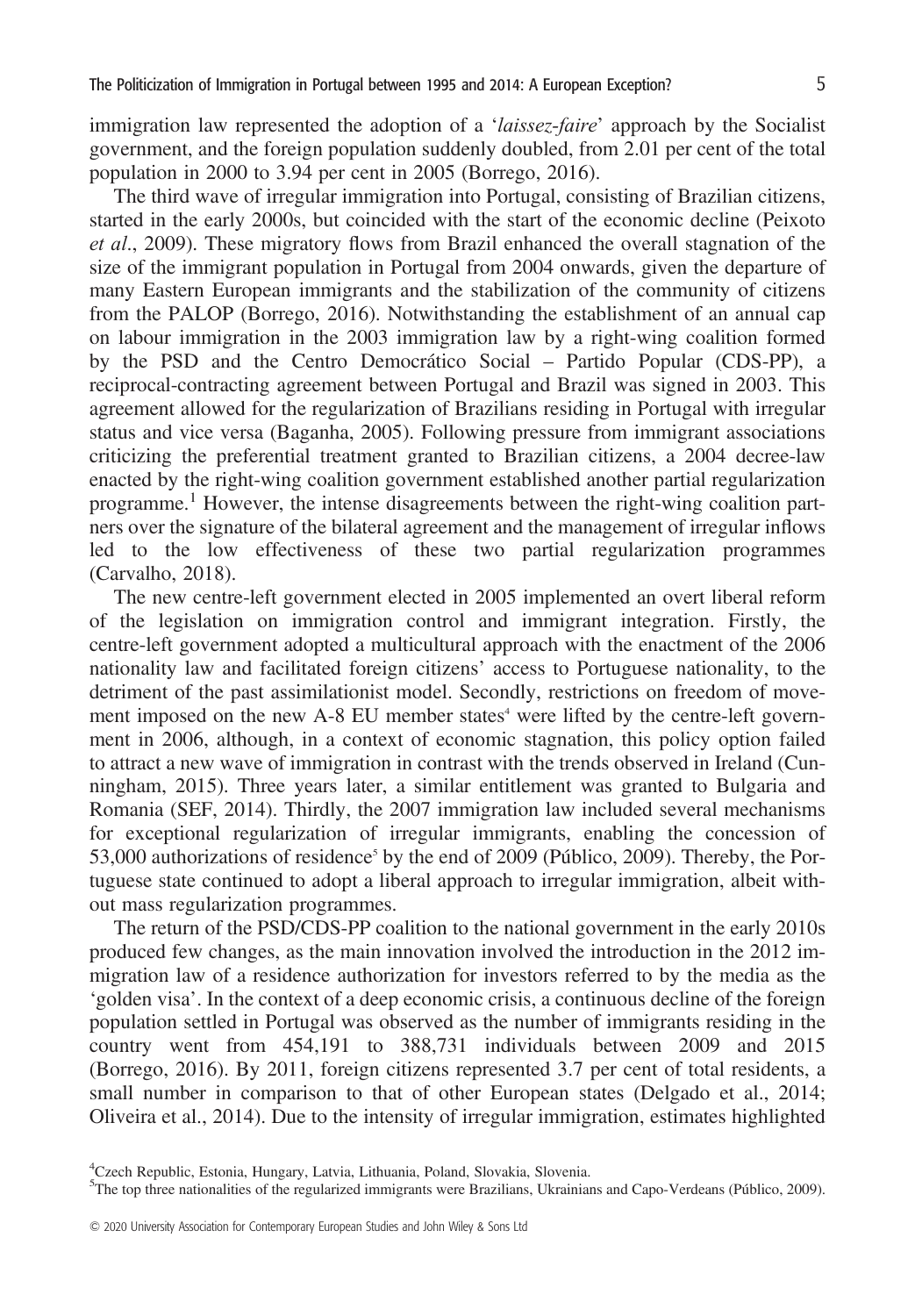that half of the foreign citizens settled with a legal status in 2006 had benefited from the implementation of regularization programmes (Peixoto et al., 2009). In short, the Portuguese immigration experience is marked by the deployment of successive regularization programmes to placate the domestic demand for unskilled workers, a pattern also observed in Spain (Ros and Morales, 2015).

#### **3. Methodology**

Supported by the theoretical framework proposed by van der Brug *et al*. (2015), this investigation carried out a political claims analysis of articles from two distinct printed media sources: a quality newspaper (Público) and a tabloid/popular newspaper (Correio da Manhã) newspaper.<sup>6</sup> Following the aforementioned research framework, the news articles were selected from a random sample of days ranging from 1 January 1995 to 31 December 2014. In total, 930 days were analyzed for the 20-year period, which consists of 465 days for each newspaper.7 The comparative analysis with the seven other European countries is based on the shorter timeframe employed by van der Brug *et al*. (2015), from 1995 to 2009, and a random sample of 700 days. Sampling was done manually by checking all articles in the selected newspapers. Broadly, a political claim is any kind of purposive political demand, proposal or comment made by a collective group in the public sphere that affects the interests of the claimant or another particular group (Koopmans and Statham, 2010). Drawing on the content analysis method, claims were categorized according to the codebook proposed by van der Brug *et al*. (2015).

The concept of politicization has two dimensions: salience and polarization (Koopmans *et al.,* 2005). The first corresponds to the number of political claims concerning immigration control or immigrant integration found in each article, which can contain more than one claim each. Based on agenda-setting literature, the number of identified claims made by collective actors indicates the overall importance of immigration in the domestic political agenda (Koopmans and Statham, 2010). Polarization refers to actors taking different political positions on immigration control and immigrant integration and is measured on a five-point scale ranging from negative/restrictive to positive/expansive (van der Brug *et al*., 2015). An issue is politicized when it is both salient and polarized (Koopmans *et al*., 2005). Additionally, this investigation disaggregates the collective actors who made the claims, which are also classified according to a threefold category of frames: instrumental (or pragmatic), identity (or ethical), and moral justifications (Helbling, 2014). Lastly, this investigation also employs the descriptive statistics proposed by van der Brug *et al*. (2015).

<sup>&</sup>lt;sup>6</sup>Media analysis conducted in 2005 indicated that Correio da Manhã was the newspaper with the second highest audience with 10.2 per cent of the market share, followed by Público with 5.1 per cent. By 2011, the Correio da Manhã was the most read newspaper whilst Público remained in the third position (Obercom, 2011).

<sup>7</sup> Immigration-related articles found in Correio da Manhã were mainly short and almost purely descriptive; many of them deprived of collective actors' claims. Nevertheless, the headlines sought to appeal to emotions. For example, immigrants potentially involved in crimes were reported as: 'Immigrants rob stores in Barcelos' (Correio da Manhã, 13 March). On the other hand, immigration-related articles found in Público were more extensive in terms of journalistic investigation and tended to include different political actors' claims. In comparison to Correio da Manhã, the content and the formal aspects of the articles identified in Público were more neutral. Between 1995 and 2014, the research identified more immigration-related articles within Correio da Manhã (165) than in Público (130), but the number of political claims is higher in the latter newspaper (161) than in the former (133).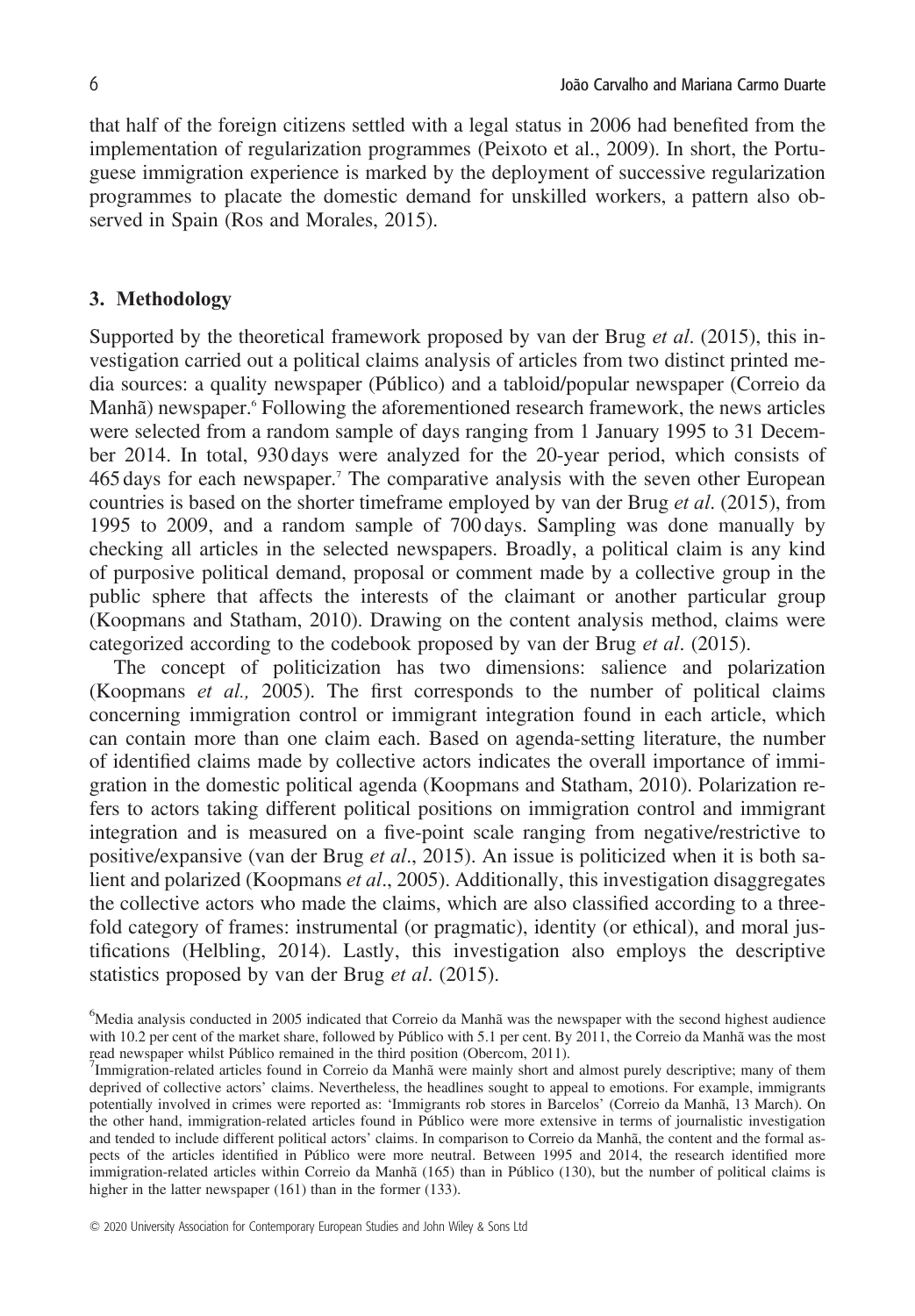# **4. The Degree of Politicization**

Figure 1 indicates the number of claims in the issues of the two daily newspapers published on the randomly selected days, whilst the moving average is better suited for describing long-term trends.

As Figure 1 suggests, the overall importance associated with immigration in Portugal was low during the selected period. The salience of this social phenomenon was higher throughout the 2000s than in the second half of the 1990s or in the early 2010s. The declining trend observed from the late 2000s onwards confirms the thesis that the salience of immigration fades from the public debate in periods of economic decline while the topic is most likely to be politicized in periods of economic prosperity (van der Brug *et al*., 2015). The data highlights two distinct peaks in terms of the salience of immigration. The first surge between 2000 and 2003 can be associated with the development of the second wave of irregular inflows into Portugal mostly originating in Ukraine, Brazil and Moldova. The salience of immigration in 2003 coincided with the intense divergences observed within the PSD/CDS-PP coalition government over the management of irregular inflows. Whereas the leader of the CDS-PP demanded 'work for the Portuguese, first' at a party rally in the summer of 2003, the PSD members of government condemned this rhetoric as demagogy (Carvalho, 2018). Under pressure from the major coalition partner, immigration was downgraded within the government's and the CDS-PP's political agenda.

The second peak, between 2006 and 2008, coincides with the stagnation and decline of the foreign population legally settled in the country. This surge reflected the legislative developments introduced by the PS government in the mid-2000s regarding immigration control and immigrant access to national citizenship. The salience of immigration dissipated from 2007 onwards and failed to attract moderate levels of importance thereafter.

Figure 1: Salience of immigration and integration in Portugal, 1995–2014.



*Notes*: Moving average of number of claims per 31 sampled days. *N* = 930 randomly sampled days. The moving average allows us to identify periods with increased salience. Shown is the average number of claims for 31 sampled days: on the data point and the 15 days preceding and the 15 days following the data point. Since the moving average is below 1, this trend indicates that in a typical newspaper there is fewer than 1 claim on immigration.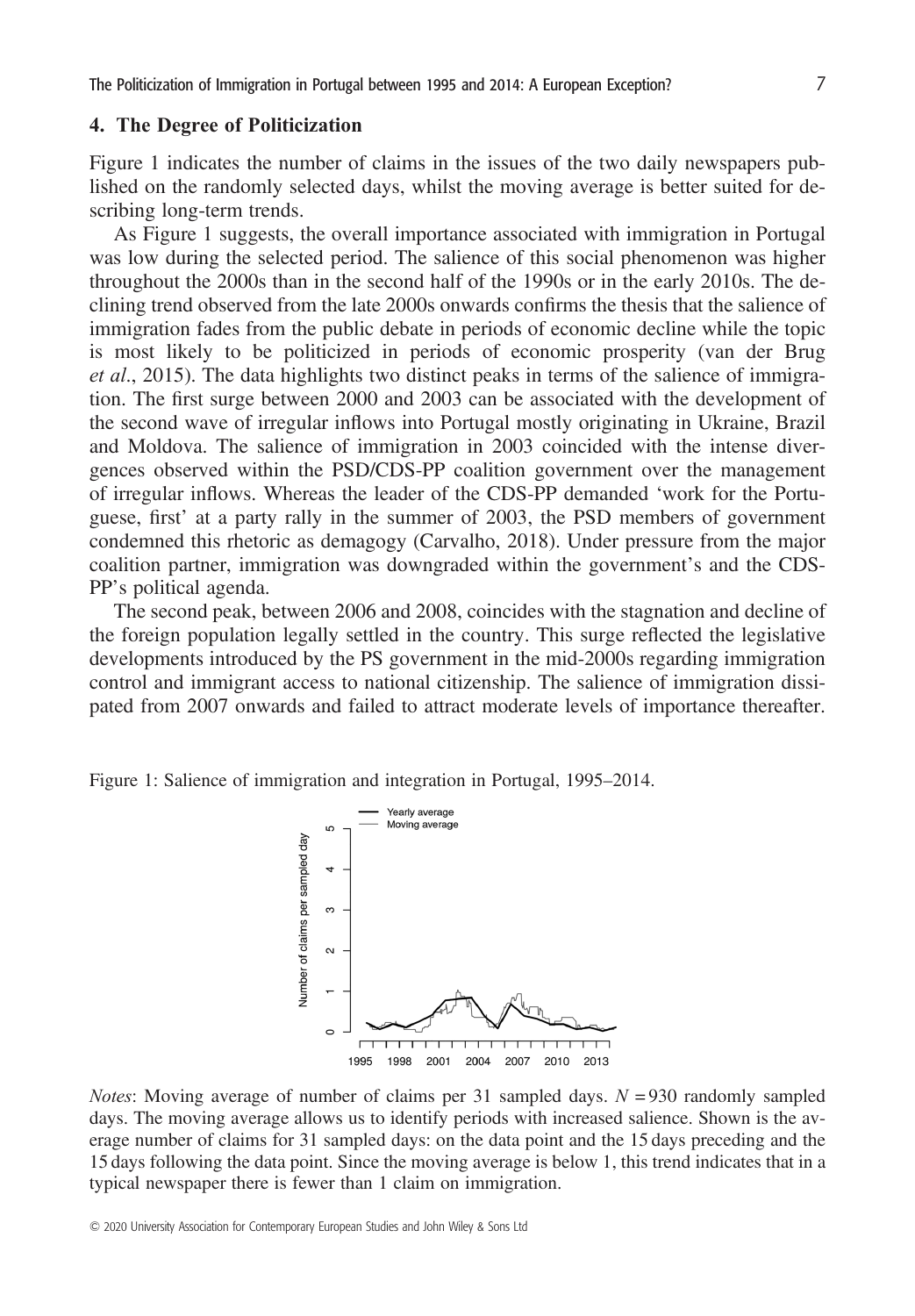Considering the low salience of political claims on immigration in the selected timeframe, the lack of public concern with this social phenomenon between 2005 and 2014 is unsurprising (Ec.europa.eu, 2019). According to the Eurobarometer, an average of 3 per cent of respondents ranked immigration amongst the most important issues affecting their country between the summer of 2005 and the spring of 2007, but the proportion of respondents with a similar perception has declined since (Ec.europa.eu, 2019).

Figure 2 presents the analysis of polarization of political claims on immigration in Portugal throughout the selected timeframe, which is the extent to which the opinions on this social phenomenon vary according to their liberal-restrictive stances. As the data suggest, the overall levels of disagreement on immigration control and integration policy were low between 1995 and 2014 and substantially below the polarization threshold of 0.5 (Figure 2). Consequently, the levels of political conflict over immigration in Portuguese society were remarkably low as indicated by the diminished scope of political divergence identified among the political claims.

Three different peaks can be observed regarding the weak polarization of debate on immigration in Portugal. The first, observed in 1997, reflect the intense variation between the small number of identified political claims rather than the observation of divergent views. Unlike the first peak, the second increase in 2002 can be associated with the opposition of the CDS-PP to the *laissez-faire* approach towards irregular immigration employed in the early 2000s. The 2001 immigration law proposed by the minority PS government depended on the support of the right-wing party CDS-PP, which negotiated the imposition of an annual cap on labour immigration in the legislation (Carvalho, 2018). Nevertheless, the PS government failed to implement this legislative mechanism, which fostered much criticism from the CDS-PP.





*Notes*: Polarization (solid line, left axis) and interpolated median position (dashed line, right axis) of the debate on immigration and integration in Portugal, 1995 to 2014. Polarization values greater than 0.5 indicate a trend towards divergence, values below 0.5 indicate a trend towards agreement. Positive tones indicate openness toward immigrants, negative positions indicate restrictive positions. The striped and shaded areas indicate the confidence interval  $\pm 1$  standard deviation. There was no variance in the position of claims in 1996 and 2013, leading to an artificial confidence interval of 0.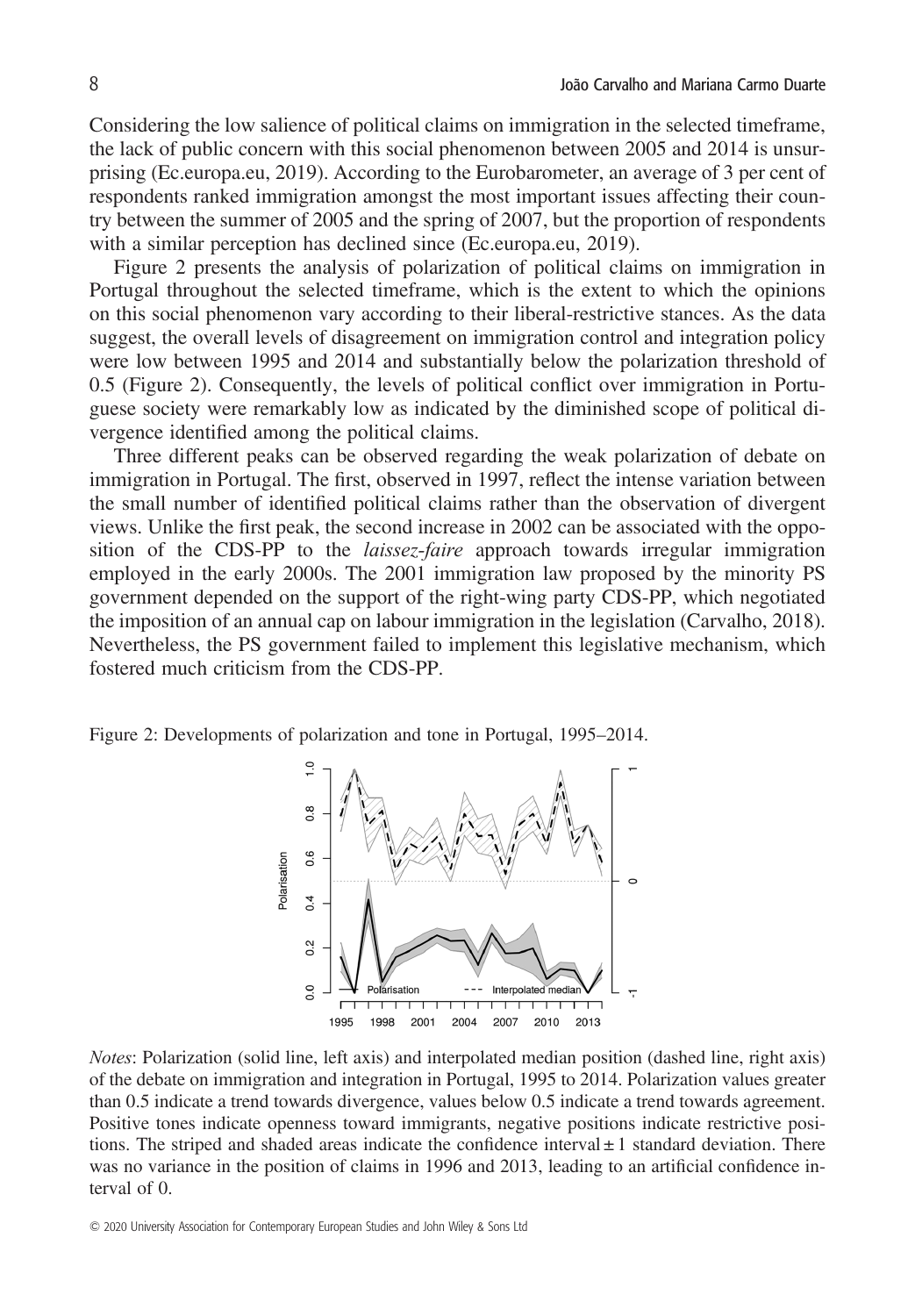Unlike the other first-order elections which took place during the selected timeframe, immigration also attracted a moderate level of importance before the 2002 general elections (Carvalho, 2018). Research on the political claims concerning immigration carried out during the electoral campaigns for the general elections between 1995 and 2014 suggests that 41 out of a total of 69 claims were made by the Portuguese mainstream parties in 2002. Effectively, immigration was ranked as an electoral priority by the CDS-PP, whose leader – Paulo Portas – characterized the centre-left's approach to the second wave of immigration as the promotion of 'the law of the jungle' and demanded annual caps on inflows (Público, 2002). The levels of polarization declined after the formation of a right-wing coalition government in 2002, which watered-down the liberal approach of the preceding centre-left executive and the CDS-PP's rhetoric on this topic.

The third peak in the polarization of claims on immigration control and integration was observed in 2006, when the centre-left government reformed the legislation on immigrants' access to national citizenship and on immigration control. Whereas the CDS-PP criticized the government's proposal for lacking an imposition of integration tests on candidates for naturalization, the far-left Bloco de Esquerda (BE) demanded a more liberal approach. Yet, this legislation was approved by an oversized parliamentary majority including the PS, the PSD and the far-left coalition Coligação Democrática Unitária (CDU), whilst the CDS-PP and the BE abstained. Further political divergences were observed regarding the 2007 immigration law, which the CDS-PP voted against while the CDU and the BE abstained. A convergence between the governing parties was observed once again regarding parliamentary ratification of the 2007 immigration law, as the PSD members overtly recognized their party's aim of building an inter-party consensus to remove this issue from the political agenda (Carvalho, 2018). Hereafter, political disagreements over immigration declined substantially and the 2008 asylum law received unanimous parliamentary support, apart from the PSD's abstention.

The average tone of all political claims on immigration on an annual basis is indicated by the dashed line in the figure. When the average observed in a single year is above 0, it is an indication that the tone of a typical claim is more likely to be in favour of immigrants. By contrast, if the annual average is below 0, then the tone of a typical claim will more likely be characterised as anti-immigration discourse. As the data suggest (Figure 2), the tone of the debate concerning immigration in Portugal was largely pro-migrant, whilst negative views failed to attain a preponderant position at the public level. In general, only 6.5 per cent of the classified claims contained a negative tone towards immigration. In short, the data suggest that immigration was not an issue in the Portuguese political agenda. The next section presents the comparative dimension of this research.

### **5. Comparative Dimension**

Drawing on the study of politicization of immigration in another seven European countries between 1995 and 2009 (van der Brug *et al*., 2015), this research suggests that Portugal constituted an exception within the wider European context. Figure 3 presents both salience and polarization of political claims on immigration control and immigrant integration. The data suggest that 2002 and 2006 were the years when immigration was moderately salient and marginally polarized. From a comparative perspective, the salience of political claims on immigration between 1995 and 2009 was below the mean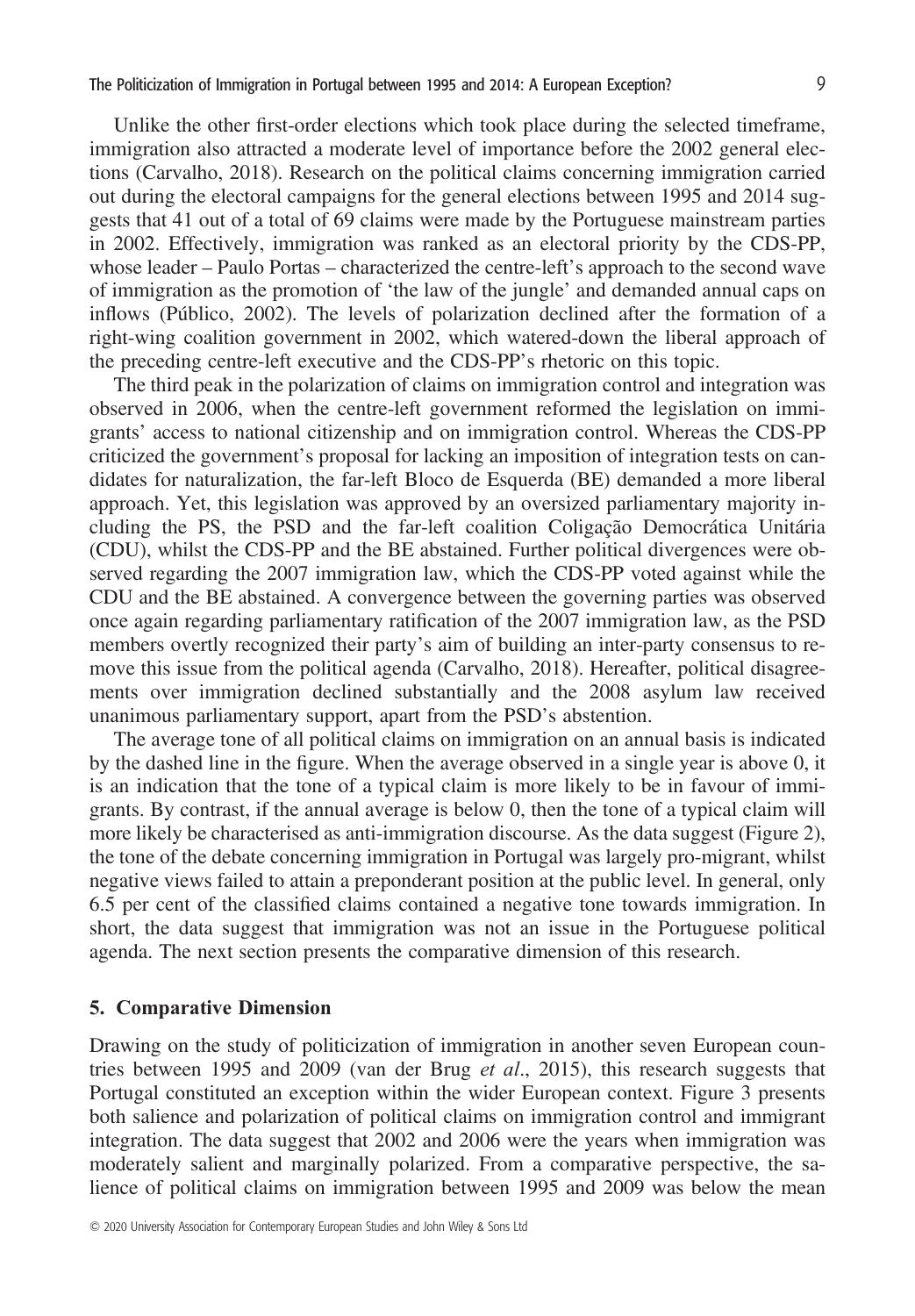



*Notes*: The dotted reference lines indicate the mean value for the following countries: Austria, Belgium, Ireland, Netherlands, Spain, Switzerland and the United Kingdom.

position for Austria, Belgium, Ireland, the Netherlands, Spain, Switzerland and the United Kingdom. Apart from 1997, a similar trend can be observed at the cross-national level regarding the levels of divergent views within the political debate on immigration in Portugal.

From a single case perspective, Ireland was the country with the lowest levels of politicization of the seven selected countries (Cunningham, 2015) although it still presented a higher level than Portugal. The salience of immigration was around one claim per day throughout the 2000s while the levels of polarization oscillated around 0.3 points (Cunningham, 2015). A similar trend can be observed in comparison to the Spanish case study, wherein the salience of this social phenomenon exceeds more than one claim per day throughout most of the 2000s whilst polarization fluctuates around 0.5 points (Ros and Morales, 2015).

Unlike the lack of politicization observed in the second half of the 2000s, this research suggests important variations regarding the levels of politicization among recent countries of immigration throughout the 2000s. More than two decades after the onset of the first wave of immigration into Portugal, this investigation casts doubt over the potential convergence concerning the levels of politicization of immigration with older countries of immigration which is expected in the literature (Freeman, 1995). From a general perspective, Portugal seems to be an exceptional case of lack of politicization of immigration.

# **6. Discussion**

This final section explores the four types of explanations proposed to achieve an understanding of the levels of politicization of immigration in Portugal between 1995 and 2014.

#### *Societal Developments*

The first set of explanations explores structural bottom-up approaches that focus on socio-structural factors. Supported by the development of three waves of irregular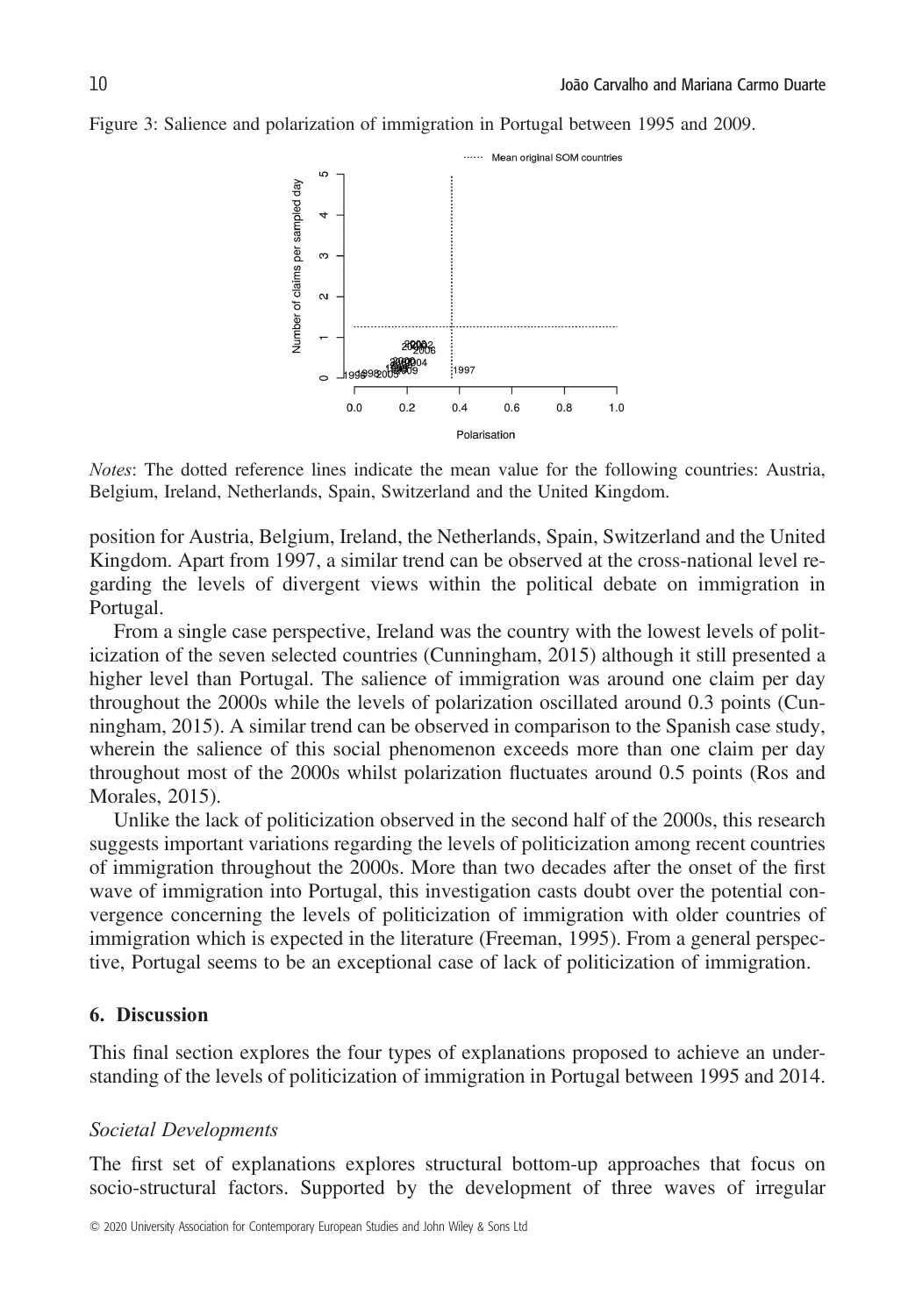inflows, immigration expanded steadily until the late 1990s and with acute intensity in the early 2000s, which was then followed by the stagnation and decline of the foreign population from the mid-2000s onwards. Nevertheless, these trends failed to generate grievances in the labour market, because immigrants performed unskilled jobs in the lowest segments of the labour market, jobs which were undesired by native workers (Carvalho, 2018). The first peak in the salience of immigration observed in the early 2000s coincides with the second wave of immigration, mostly originating in Ukraine and Moldova. By contrast, the lack of importance of immigration after the mid-2000s can be associated with the overall decline in the foreign population settled in Portugal. With respect to cultural differences, the origins of most of the foreign citizens in Portugal are former colonial territories that share a close resemblance with it in terms of linguistic, cultural and religious characteristics.

Immigrants from Lusophone countries accounted for 45 per cent of the total number of foreign residents in 2014, whilst the lowest share of 32 per cent was registered in 2002 (Borrego, 2016). The lack of a sizeable Muslim community in Portugal (approximately 50,000 individuals in the 2000s; Tiesler, 2005) seems to validate the thesis that countries deprived of substantial minorities are less likely to observe political claims regarding this ethnic group (Berkhout and Ruedin, 2017). As previously mentioned, the data also confirm a relationship between the salience of immigration and the unemployment rate identified by past comparative research (van der Brug *et al*., 2015). In short, the variable levels of politicization of immigration were positively associated with the intensity of inflows during the selected timeframe, whereas the lack of substantial cultural differences and absence of ethnic competition in the labour market help to explain the overall lack of politicization (H1).

# *Actions of Specific Groups*

This section explores the relationship between the levels of politicization of immigration in Portugal and the agency of specific social actors, such as immigrant associations, anti-immigration parties, and the mainstream political parties (van der Brug *et al*., 2015). As Figure 4 shows, the government was the most dominant actor between 1995 and 2014. However, from 2009 onwards, the executive's hegemony was surpassed by the prominence of civil society actors. The succession of economic crises and the decline in the immigrant population settled in the country helps to explain the reduction of the government's claims on this topic. Minority and religious groups were more prominent in the political debate in the late 1990s than throughout the 2000s. The relevant stakeholders, such as employers and trade unions, adopted a positive approach towards inflows (Peixoto *et al*., 2009). Overall, these three collective actors accounted for 84.4 per cent of the total political claims identified on immigration, whilst the legislative parties were responsible for a mere 10.2 per cent. Thus, the low profile of political parties with respect to immigration enhanced the relevance of collective actors outside mainstream political institutions.

Most of the claims associated with the mainstream parties were observed from the 2000s onwards and more than half of those were identified in the first half of that decade (Table 1), Thus, immigration was close to attaining moderate salience in the political agenda but this trend failed to persist thereafter. The small number of political claims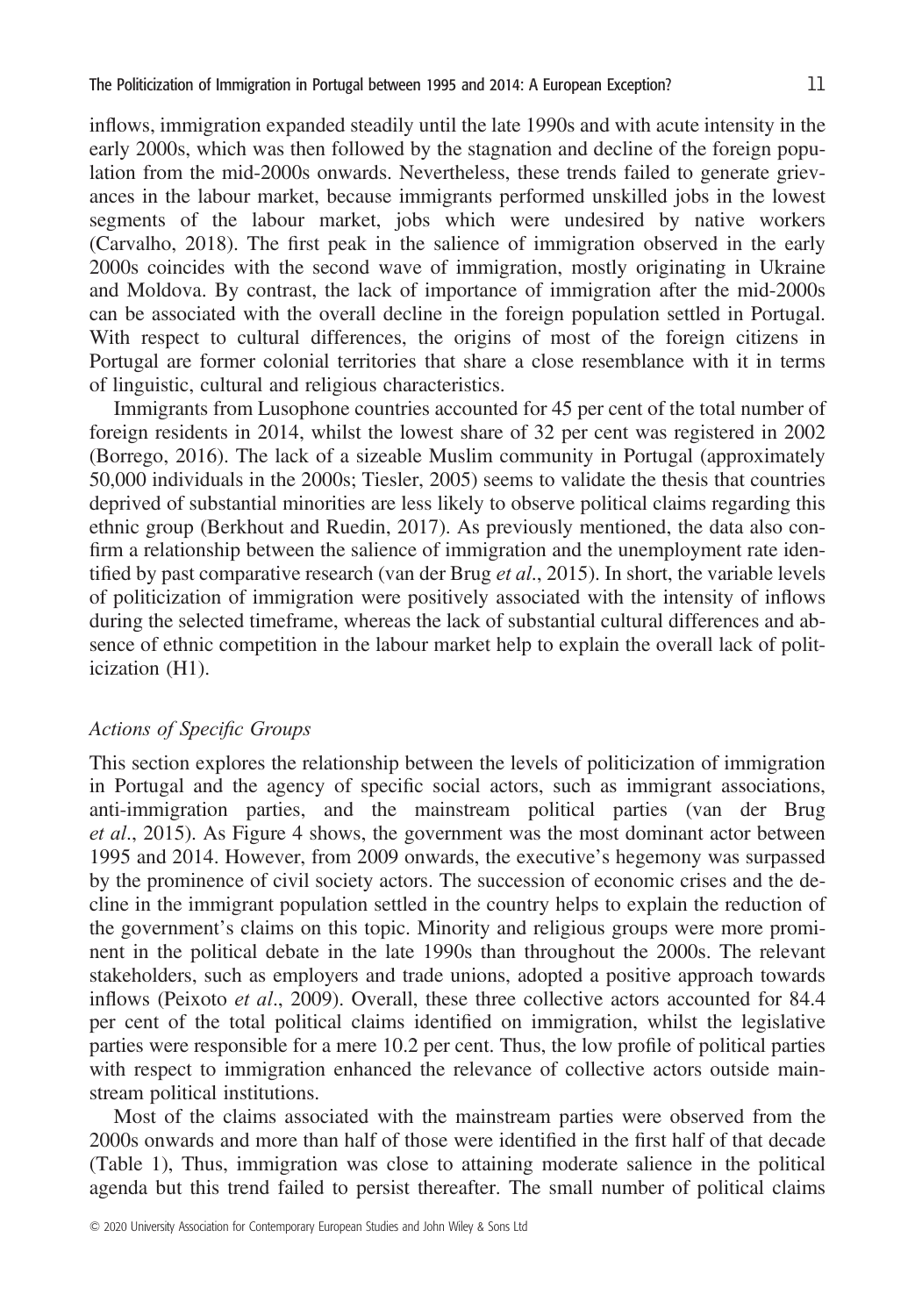Figure 4: Proportion of claims by type of claims-maker (1995–2014).



*Notes*: Interpolated median positions for government and judiciary actors:  $0.49$  ( $N = 125$  claims); legislative actors and parties:  $0.45$  ( $N = 30$  claims); journalists:  $0.75$  ( $N = 16$  claims); minority, pro-immigrant and religious groups:  $0.8$  ( $N = 59$  claims); anti-immigrant movements: ( $N = 0$ ) claims); other civil society actors: 0.38 ( $N = 64$  claims). Given are the proportions for 3 years (moving average).

associated with the mainstream parties between 2006 and 2008 also coincided with a second peak in terms of polarization. From a comparative perspective, the Portuguese parties made less claims (73 claims) throughout the selected 20 years period than its Irish (126 claims) and Spanish counterparts (236 claims) between 1995 and 2009 (Cunningham, 2015; Ros and Morales, 2015). This trend helps to explain the lack of importance of immigration in Portugal in comparison with the European counterparts during the 2000s.

At the party level, the governing parties' PS and PSD adopted a positive tone towards this social phenomenon between 1995 and 2014 whilst a similar interparty consensus was observed in Ireland (Cunningham, 2015). By contrast, the Spanish case study was characterised by significant political competition between the governing parties until 2009 (Ros and Morales, 2015). These trends help to explain the higher levels of politization in Spain than in the other two new countries of immigration. Both the BE and the CDU employed a very liberal approach, whilst the CDS-PP was the only party to adopt a moderately negative tone. Thus, the convergence observed between the parliamentary parties, with the exception of the CDS-PP, helps explain the lack of politicization of immigration in Portugal.

The research on the frames employed in the identified political claims made by collective actors between 1995 and 2014 (Figure 5) indicates the hegemony of universal principles. Thereby, immigration was mostly associated with political values such as equality, solidarity and fairness. The second most employed frame concerns instrumental considerations, which attained a peak during the early 2000s when the right-wing coalition was in power. This trend distinguishes political discourse in Portugal from that of Ireland and Spain, as the instrumental frame was overwhelmingly dominant in the latter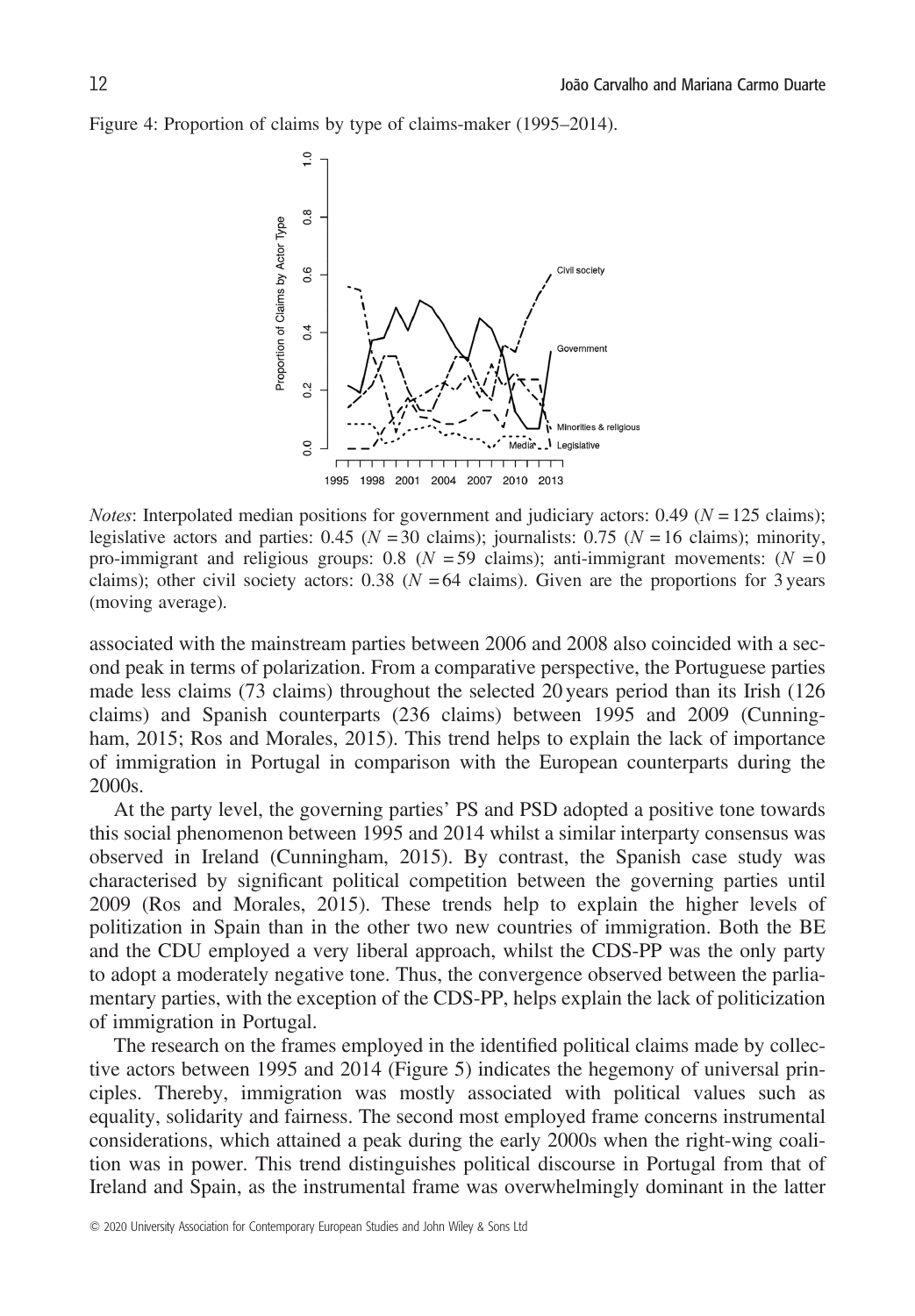Table 1: Number of political claims by political party, 1995-2014 Table 1: Number of political claims by political party, 1995–2014

| PS (Partido Socialista)        |  |  |  |  |  |  |  |  |  |  |                |
|--------------------------------|--|--|--|--|--|--|--|--|--|--|----------------|
| PSD (Partido Social Democrata) |  |  |  |  |  |  |  |  |  |  | $\overline{0}$ |
| CDS-PP (CDS-Partido Popular)   |  |  |  |  |  |  |  |  |  |  | $-0.25$        |
| BE (Bloco de Esquerda)         |  |  |  |  |  |  |  |  |  |  | 0.58           |
|                                |  |  |  |  |  |  |  |  |  |  |                |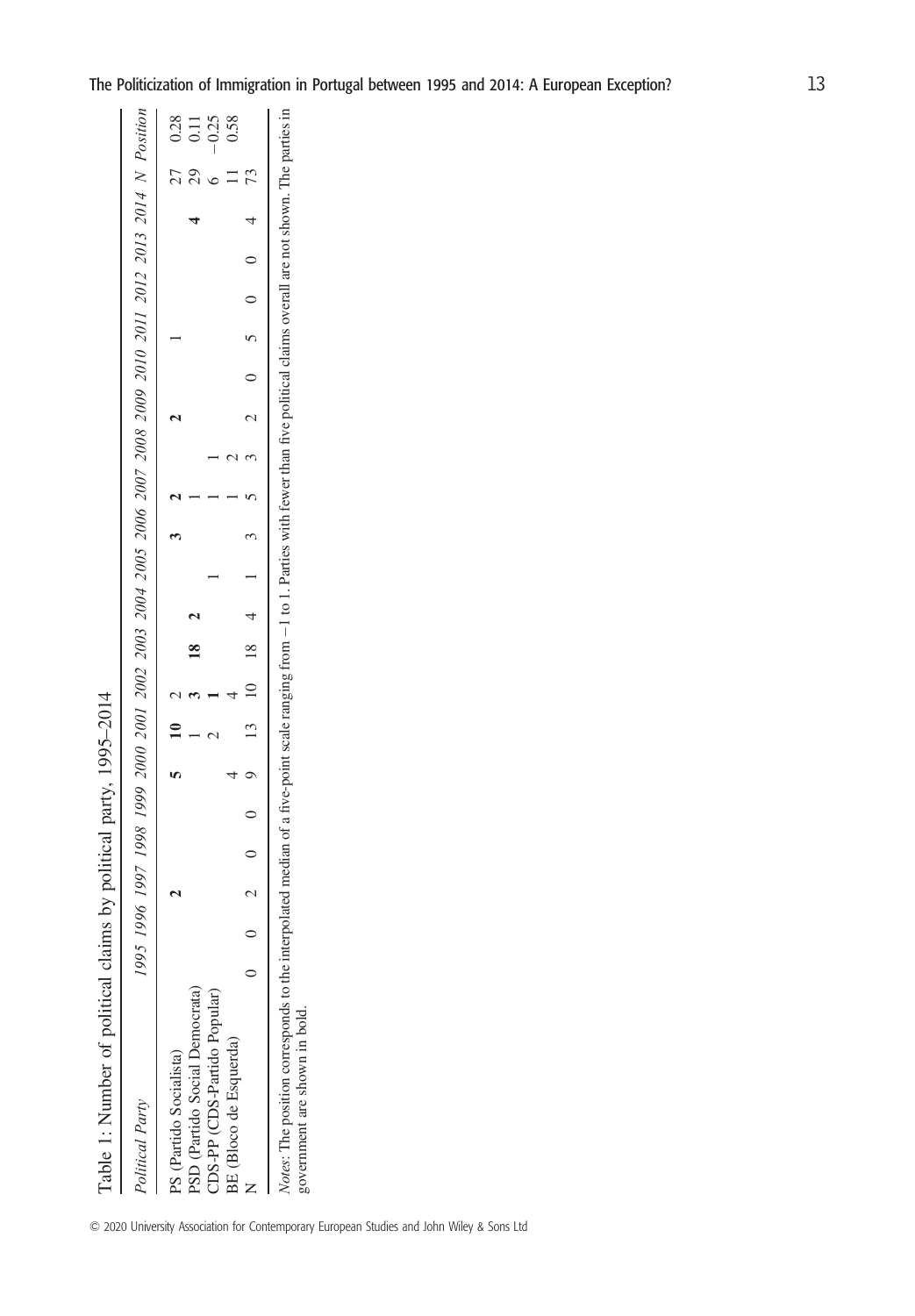Figure 5: Frames employed in claims on immigration control and immigrant integration in Portugal 1995–2014.



*Notes*: Distribution of the proportion of claims using a particular frame (justification) over time. Shown are instrumental frames (solid line), collective identity frames (dashed line), and frames employing universal principles (dotted line) for periods of three years (moving average).

two countries between 1995 and 2009 and immigration was mostly associated with the attainment of pragmatic objectives (Cunningham, 2015; Ros and Morales, 2015). Lastly, the national identity frame was marginally employed in the selected timeframe, as cultural differences were rarely emphasized in the public sphere. This trend is unsurprising since the xenophobic discourse had been dominated by an extreme-right party (Partido Nacional Renovador, PNR) that never exceeded the 0.5 per cent of the vote in general elections (Marchi, 2016). In short, the high proportion of political claims of non-institutional political actors alongside the consensus among legislative parties to frame this topic positively and downgrade its salience help to explain the overall lack of politicization of immigration during the selected timeframe (H2).

# *Policies*

Past studies suggested that reforms of the policy on immigration control or immigrant integration can influence the degree of politicization by expanding or minimizing it (Cunningham, 2015). The policy of immigration control of the Portuguese state can be characterized as a two-pronged approach: at the discourse level, the national governments propose strict immigration control, whilst the policy level has been characterized by the recurrent implementation of programmes of regularization of irregular immigrants according to labour market demand (Peixoto *et al*., 2009). The national governments could have set a policy of active recruitment of workers abroad, but this policy option could have stronger political costs in the context of high rates of emigration and unemployment. When the leader of right-wing parliamentary party CDS-PP sought to politicize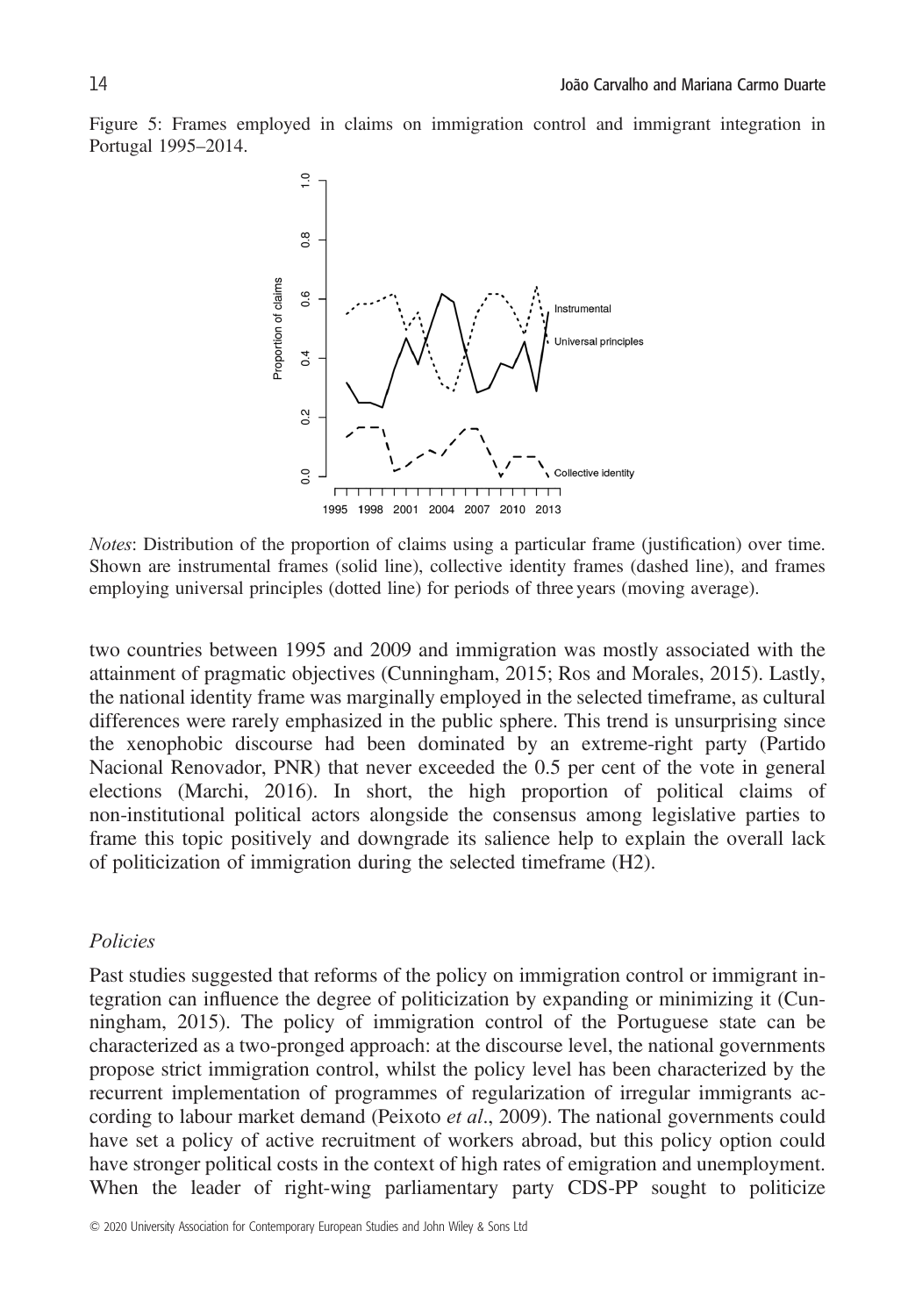immigration in the early 2000s, the PSD delegitimized its minor coalition partner's discourse as demagogic.

On the other hand, the management of inflows was also driven by geostrategic objectives that involved concession of preferential treatment to citizens from former colonial territories to enhance international ties beyond the European context (Baganha, 2005). This pattern makes it difficult to disentangle distinct approaches by the centre-left or centre-right governments regarding immigration control. An inter-party consensus between the governing parties PS and PSD can also be identified on the policy concerning immigrant integration, as evidenced by the oversized parliamentary majority that ratified the 2006 citizenship law. The favourable approach of Portuguese legislation towards immigrant integration also deters minority groups' public campaigns for enhanced access to civil and social rights, as Portugal ranks second on the Migrant Integration Policy Index since 2007 (MIPEX, 2019). Thereby, the overall lack of politicization was closely associated with the agency of the Portuguese national governments and authorities (H3).

# *Political Opportunity Structure*

The last set of explanations proposed by van der Brug *et al*. (2015) focuses on the structural factors that can propel the politicization of immigration by influencing the actions of political actors focused on immigration and their rate of success in the public sphere. With respect to institutional characteristics, Portugal is a unitary country and a centralized country. These political traits prevent the development of several second-order elections beyond the local elections and the elections for the European Parliament, where the protest vote could be stronger and new issues can more easily become politicized. As a semi-presidential political system, the Presidential elections employs a two-round majority system, and the subsequent requirement to obtain an absolute majority encourages the election of centrist presidential candidates (Freire and Pinto, 2010). Also, another electoral constraint in these elections consists of the requirement to present 7,500 signatures in order to validate an application, which can pose as an important obstacle to minor parties, as was the case for the PNR leader – José Pinto Coelho (Marchi, 2016).

In legislative elections, voters elect 230 members of parliament, who are distributed between 22 constituencies under a proportional electoral system based on the d'Hondt method, which is most favourable to large parties (Jalali, 2007). These elections lack a minimum election threshold, and the BE was able to gain seats in parliament with 2.44 per cent and 2.81 per cent of the votes in 1999 and 2002, respectively (Freire *et al*., 2008). Furthermore, the high disparity in the number of members elected by each constituency, whereby 47 members of parliament are elected in Lisbon compared to only two in Portalegre, provides distinct chances for the emergence of minor parties. Thus, members of anti- or pro-immigration parties have a greater prospect of being elected in higher-magnitude constituencies like in Lisbon and Porto, which also hold the highest concentration of immigrant communities (Duarte, 2018). However, despite the moderate openness of the Portuguese electoral system, this structural factor has not enhanced the electoral breakthrough of a pro- or anti-immigration party.

Another institutional factor that could influence the politicization of immigration consists of the elections for the European Parliament (EP). Twenty-one Portuguese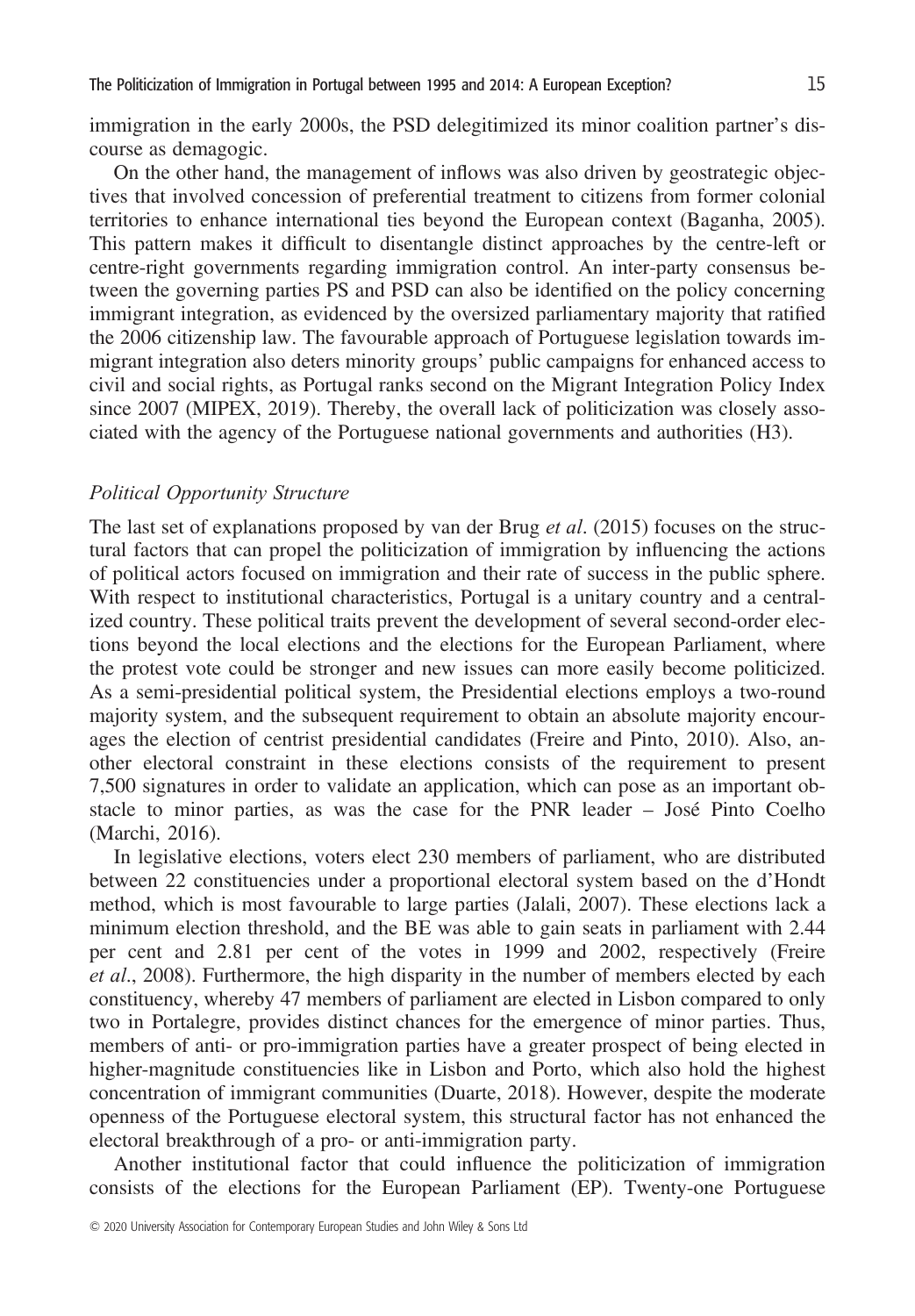members of the EP are elected by a national plurinominal constituency and these elections are characterized by very low turnouts. These factors promote a favourable context for the emergence of protest parties or parties positioned on the side-lines of the party system. This was the case with the MPT – Partido da Terra, which elected two members to the European parliament with 7.15 per cent of the national vote in 2014. This party granted moderate salience to immigration but the political claims contained an overt liberal-positive tone towards immigration (Duarte, 2019). Thus, the emergent parties in second-order elections failed to enhance the politicization of immigration at the domestic level. Lastly, the legal recognition of foreign citizens' right to vote in local elections did not foster the emergence of an overt pro-immigration party. In short, the moderate openness of the structure of political opportunities observed in Portugal diverged from the lack of politicization of immigration in Portugal in the selected timeframe (H4).

#### **Conclusion**

The low levels of salience and polarization of political claims on immigration between 1995 and 2014 suggest that this topic was not an issue in the Portuguese political debate, except for during the early 2000s. Within this period, immigration was close to attaining moderate salience, but this pattern failed to persist henceforth as the media, the mainstream parties and the public did not attach great importance to the topic. The first peak in terms of salience was associated with bottom-up factors related to the intensity of irregular inflows in the context of intense labour demand and cultural diversification (H1) while the second moderate peak observed in the mid-2000s was closely associated with legislative developments (H3) rather than with bottom-up factors. The overall lack of politicization of immigration in the selected timeframe is mostly associated with top-down factors related with the consensus between mainstream parties (except the CDS-PP) over the positive approach towards immigration, as well as with its low salience in their political strategies. This trend confirms past suggestions emphasizing the central role of the agency of political elites (H3) to explain the salience and tone of political conflict regarding immigration in the national political agenda.

The comparative dimension indicates that Portugal was the country with the lowest level of politicization of immigration compared with seven other European countries between 1995 and 2009 and constituted an exception. Therefore, substantial divergences were observed regarding the quantity (salience) and the quality (tone and employed frames) of the identified claims on immigration found in the public sphere until 2009. Thus, Portugal failed to converge with the patterns observed in older and new countries of immigration whilst the emergence of the cultural cleavage identified in other European nations by large N studies is yet to be observed. The emergence of the asylum crisis in 2015 at the European level is unlikely to reverse the lack of politization observed in Portugal. Notwithstanding the Portuguese government proactive approach towards the resettlement programme set at the EU level, only 800 of the 1552 resettled refugees remained in the country by the early 2018 (Público, 2019). Consequently, asylum seeking in Portugal continues to have insignificant levels compared to European counterparts and fails to enhance the politicization of this social phenomenon.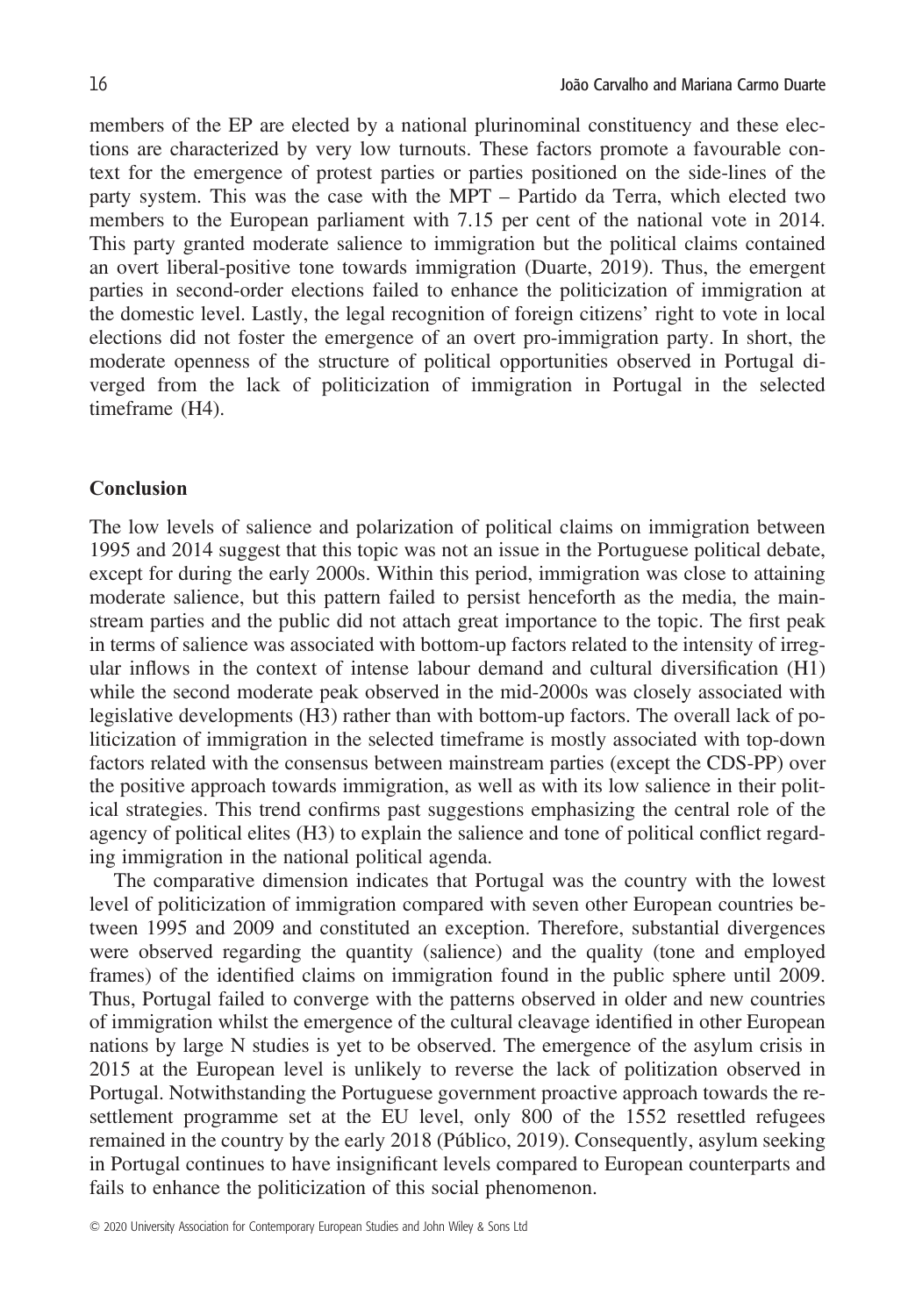# Acknowledgments

The authors would like to thank Didier Ruedin for the elaboration of the figures, plus the comments that enhanced the overall quality of the text. We would also like to thank to the contribution provided by the reviewers' comments.

# **Disclosure statement**

No potential conflict of interest was reported by the authors.

# **Funding details**

This work was supported by the Portuguese Fundação para a Ciência e Tecnologia under Grant PTDC 1069/2014.

*Correspondence*: João Carvalho Principal Researcher CIES-IUL email: [joao.miguel.carvalho@iscte-iul.pt](mailto:joao.miguel.carvalho@iscte-iul.pt)

# **Bibliography**

- Baganha, M.I. (2005) 'Política de Imigração: A Regulação dos Fluxos'. *Revista Crítica de Ciências Sociais*, Vol. 75, pp. 29–44.
- Baganha, M.I. and Marques, J.C. (2001) *Imigração e Política* (Fundação Luso-Americana, Lisbon: O Caso Português).
- Baganha, M.I., Marques, J. and Góis, P. (2004) 'The Unforeseen Wave: Migration from Eastern Europe to Portugal'. In Baganha, M. and Fonseca, M. (eds) *New Waves: Migration from Eastern to Southern Europe* (Lisbon: Fundação Luso-Americana).
- Berkhout, J. and Ruedin, D. (2017) 'Why Religion? Immigrant Groups as Objects of Political Claims on Immigration and Civic Integration in Western Europe, 1995–2009'. *Acta Politica*, Vol. 52, No. 2, pp. 156–78.
- Betz, H.-G. (1994) *Radical Right-Wing Populism in Western Europe* (Basingstoke: Palgrave Macmillan).
- Borrego, B. (2016) 'Demographics of Immigration in Portugal. Report produced within the scope of the scientific research project "Support for and Opposition to Immigration in Portugal in a Comparative Perspective"'. Available online at: [https://som-project.pt/research/](https://som-project.pt/research/demographics-of-migration/) [demographics-of-migration/.](https://som-project.pt/research/demographics-of-migration/)
- van der Brug, W., D'Amato, W., Berkhout, G. and J. & Ruedin, D. (eds) (2015) *The Politicisation of Migration* (Abingdon: Routledge).
- Carvalho, J. (2016) In Impact of Extreme Right Parties on Immigration Policy (ed.) *Comparing Britain, France and Italy* (Abingdon: Routledge).
- Carvalho, J. (2018) '"Bringing the State Back In": A Political Economy Analysis of Portuguese Immigration Policy'. *Mediterranean Politics*, Vol. 23, No. 4, pp. 501–21.
- Carvalho, J. (2020) 'Immigrants' Acquisition of National Citizenship in Portugal and Spain: The Role of Multiculturalism?' *Citizenship Studies*, Vol. 20, No. 2, pp. 228–46.
- Corkill, D. and Eaton, M. (1998) 'Multicultural Insertions in a Small Economy: Portugal's Immigrant Communities'. *South European Society and Politics*, Vol. 3, No. 3, pp. 149–68.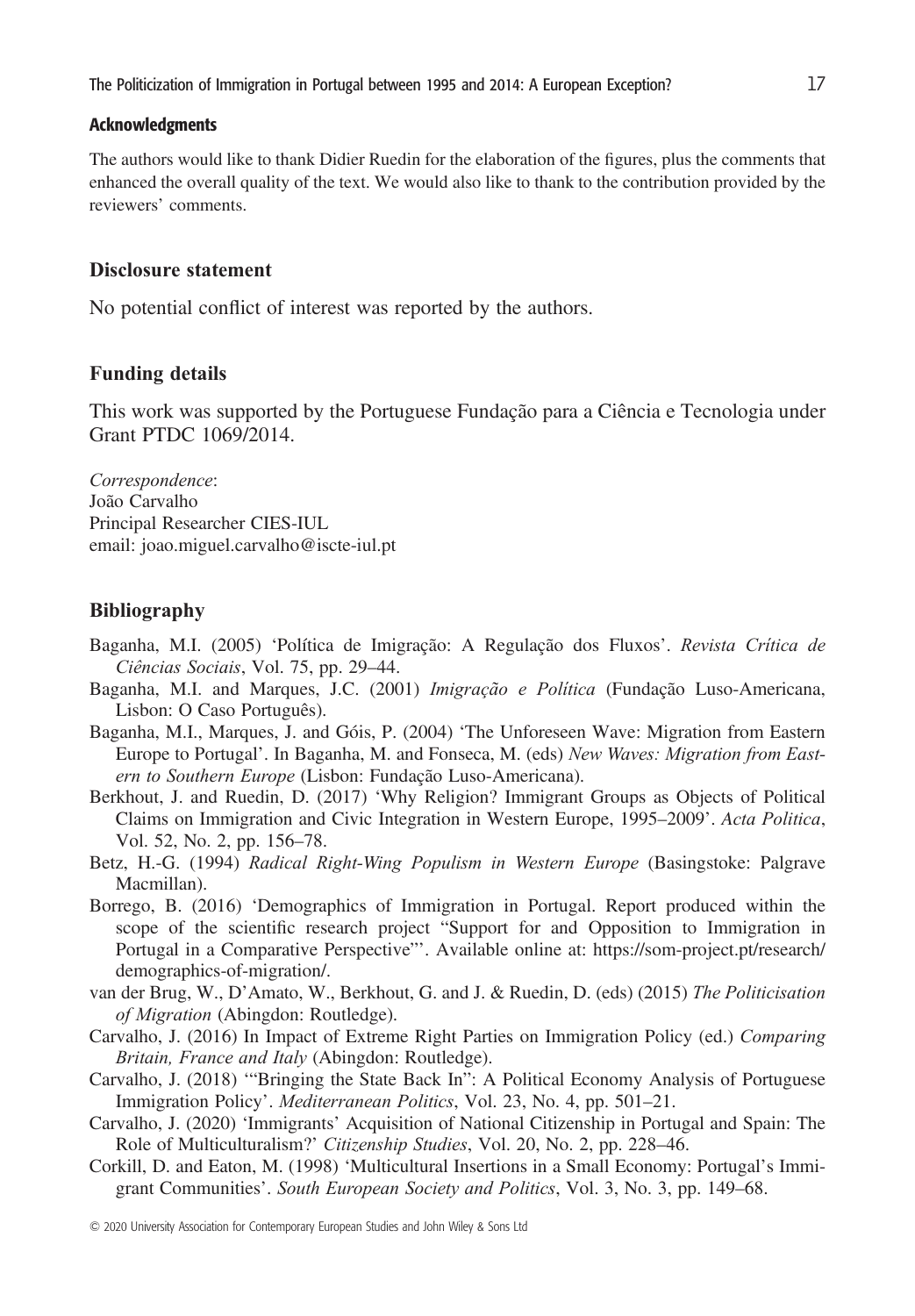- Cunningham, K. (2015) 'The politicization of immigration in Ireland'. In van der Brug, W., D'Amato, G., Berkhout, J. and Ruedin, D. (eds) *The Politicization of Migration* (Abingdon: Routledge), pp. 75–96.
- Dalton, R. (2018) *Political Realignment* (Oxford: Oxford University Press).
- Delgado, A., Amorim, C., Dias, C. and Paulino, P. (2014) 'Caracterização da população estrangeira a residir em Portugal, com base nos Censos 2011'. *Revista de Estudos Demográficos*, Vol. , No. 53, pp. 35–76.
- Duarte, M. (2018) 'The Political Opportunity Structure and the Politicisation of Immigration in Portugal, 1995–2015. 'Available at: *<<*[https://somportugal.wordpress.com/research/politi](https://somportugal.wordpress.com/research/political-opportunity-structure/)[cal-opportunity-structure/](https://somportugal.wordpress.com/research/political-opportunity-structure/)*>>*. Accessed on 15 November 2019.
- Duarte, M. (2019) 'Political Claims in the Media: The Politicisation of Immigration in Portugal, 1995–2014'. Available at: *<<*<https://somportugal.wordpress.com/research/media-study/>*>>*. Accessed on 15 November 2019.
- Ec.europa.eu. (2019) 'EUROPA Public Opinion Analysis Eurobarometer Interactive Search System'. Available online at: *<*[https://ec.europa.eu/commfrontof](https://ec.europa.eu/commfrontoffice/publicopinionmobile/index.cfm/Chart/index)fice/publicopinionmobile/in[dex.cfm/Chart/index](https://ec.europa.eu/commfrontoffice/publicopinionmobile/index.cfm/Chart/index)*>*.
- Freeman, G. (1995) 'Modes of Immigration Politics in Liberal Democratic States'. *International Migration Review*, Vol. 29, No. 4, pp. 881–902.
- Freire, A. and Pinto, A.C. (2010) *O poder presidencial em Portugal* (Lisbon: Dom Quixote).
- Freire, A., Meirinho, M. and Moreira, D. (2008) *Para uma Melhoria da Representação Política* (Sextante Editora, Lisbon: A Reforma do Sistema Eleitoral).
- Grande, E., Schwarzbözl, T. and Fatke, M. (2018) 'Politicizing Immigration in Western Europe'. *Journal of European Public Policy*, First published online 23 October.
- Hay, C. (2002) *Political Analysis: A Critical Introduction* (New York: Palgrave MacMillan).
- Helbling, M. (2014) 'Framing Immigration in Western Europe'. *Journal of Ethnic and Migration Studies*, Vol. 40, No. 1, pp. 21–41.
- Jalali, C. (2007) *Partidos e Democracia em Portugal 1974–2005* (Lisbon: Imprensa de Ciências Sociais).
- King, R., Lazaridis, G. and Tsardanidis, C. (eds) (2000) *Eldorado or Fortress? Migration in Southern Europe* (New York: Palgrave MacMillan).
- Koopmans, R. and Statham, P. (2010) 'Theoretical Framework, Research Design, and Methods'. In Koopmans, R. and Statham, P. (eds) *The Making of a European Public Sphere: Media Discourse and Political Contention* (Cambridge University Press, Cambridge), pp. 34–62.
- Koopmans, R., Statham, P., Giugni, M. and Passy, F. (2005) *Contested Citizenship: Immigration and Cultural Diversity in Europe* (Minneapolis: University of Minnesota Press).
- Marchi, R. (2016) 'À Direita da Direita: O Desafio da Extrema-Direita à Democracia Portuguesa'. In Marchi, R. (ed.) *As Direitas na Democracia Portuguesa: Origens, Percursos* (Lisbon: Texto Editores: Mudanças e Novos Desafios), pp. 219–49.
- MIPEX (2019) *Migrant Integration Policy Index* (Barcelona: CIDOB).
- Morales, L., Pilet, J. and Ruedin, D. (2015) 'The Gap between Public Preferences and Policies on Immigration: A Comparative Examination of the Effect of Politicization on Policy Congruence'. *Journal of Ethnic and Migration Studies*, Vol. 41, No. 9, pp. 1495–516.
- OberCom (2011) *Anuário da Comunicação, 2010–11* (Lisbon: OberCom).
- Oliveira, C. R., Carvalhais, I. E. & Cancela, J. (2014) 'Political Parties Openness to Immigrants in Portugal: Between the Opportunity Structure and the Individual Perceptions'. Report produced within the scope of the ACIDI.
- Peixoto, J., Sabino, C. and Abreu, A. (2009) 'Immigration Policies in Portugal: Limits and Compromise in the Quest for Regulation'. *European Journal of Migration and Law*, Vol. 11, No. 2, pp. 179–97.

© 2020 University Association for Contemporary European Studies and John Wiley & Sons Ltd